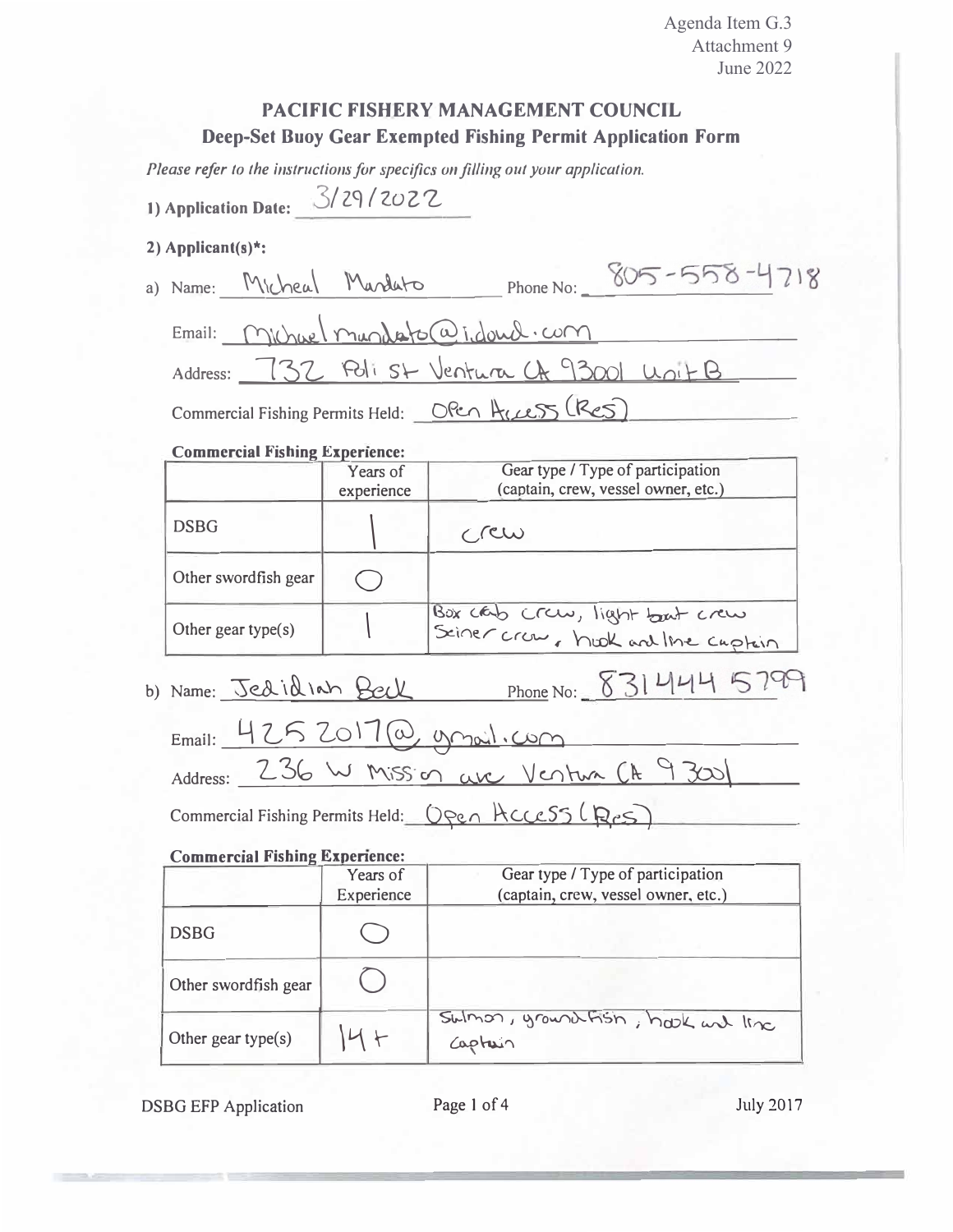| 3) Number of vessels <sup>*</sup> : $\angle$     | <b>FG31820</b>                  |
|--------------------------------------------------|---------------------------------|
| a) Vessel Name: Faith                            | Registration Number. Cb 595 495 |
| Name of Operator: Jed id inh Beck Michel Mandet  |                                 |
| Commercial Fishing Permits Held: OPEA Pruess     |                                 |
| b) Vessel Name: $N/k$                            | Registration Number: FG 73562   |
| Name of Operator: Micheal Mandato, Jedid.uh Beck |                                 |
| Commercial Fishing Permits Held: Open Access     |                                 |

\*List information for additional EFP applicants/vessels/participants on a separate page.

4) Do any of the applicants/vessel operators have current/pending state or federal violations in any commercial fishery?  $\Box$  Yes  $\Box$  No (If yes, follow-up on the nature and status of any violations may be required as part of the application review process.)

5) Duration: The EFP will normally be issued for a two-year period from the date of issuance. If you have good reason for receiving an EFP for a longer period, specify the requested number of years and provide justification for the longer duration:

Two years is adequate, but this is a Gistery

6) Intended DSBG Configuration (see Attachment A): N Standard  $\Box$  Linked

Describe proposed gear modifications (if any) that differ from the descriptions in Attachment A:

**DSBG EFP Application** 

Standard

Page 2 of 4

**July 2017**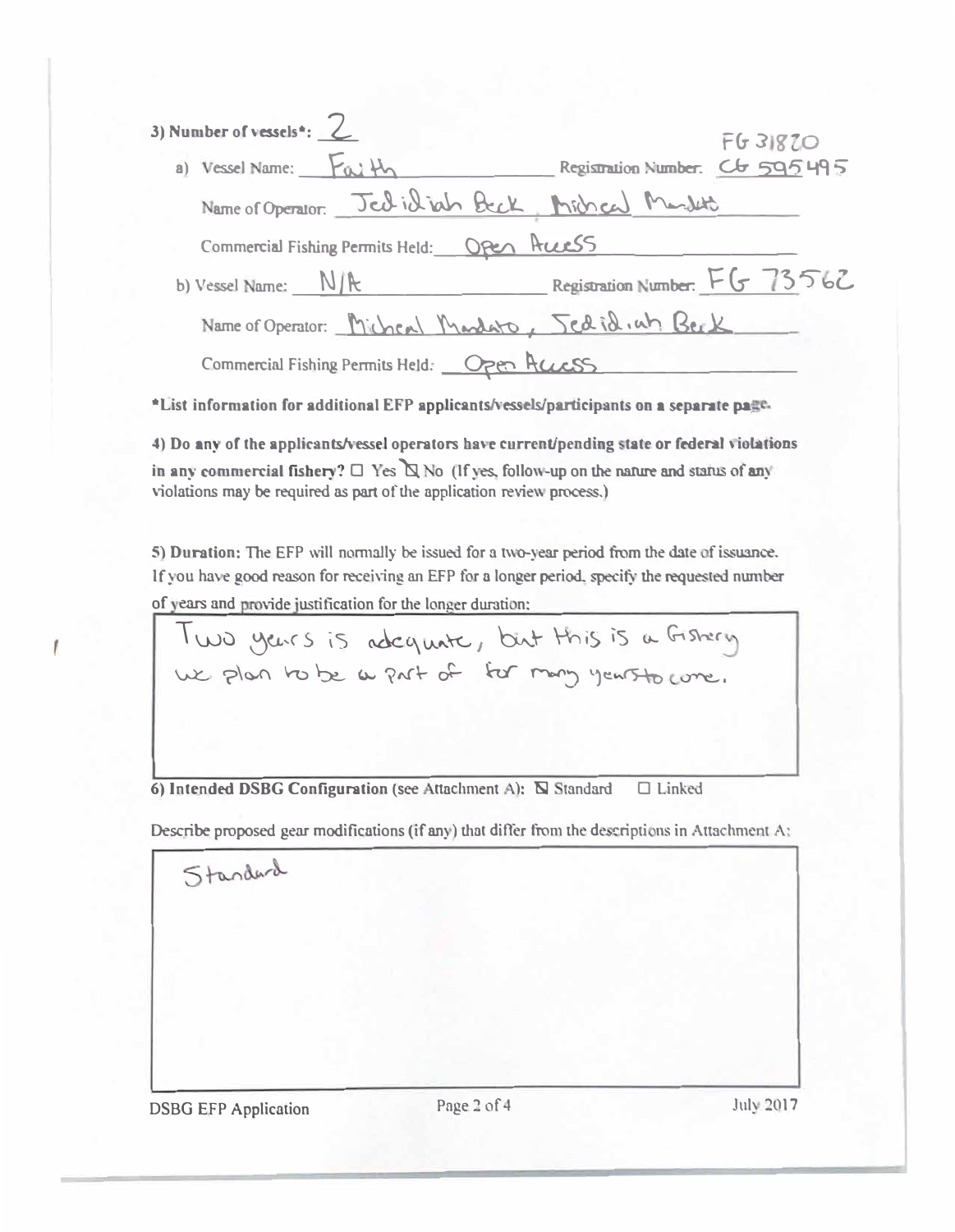#### 7) Do you intend to target any species other than swordfish?  $\Box$  Yes  $\Box$  No

(This does not include other species that may caught incidentally when targeting swordfish.) If you do plan to use the gear to catch other species, list the species and how the fishing method you plan to use would differ (depth, time of day, season, etc.):

Willing to Sell markhable by witch

#### **8) Fishing Area and Effort:**

| Area                                                                   | Number of<br>vessels / Vessel<br>names | Estimated fishing effort<br>in number of days or sets |
|------------------------------------------------------------------------|----------------------------------------|-------------------------------------------------------|
| Southern California Bight (Pt. Conception to the U.S.-<br>Mex. Border) | Faith<br>NIA                           | $L[0+$                                                |
| Central California (Point Reyes to Point Conception)                   | Faith                                  | $10+$                                                 |
| Northern California (42° N. latitude to Point Reyes)                   |                                        |                                                       |
| Oregon (Columbia River to 42° N. latitude)                             |                                        |                                                       |

**Please note that applications to fish outside the Southern California Bight will be looked on more favorably in the review process.** 

Additional information you think would be helpful in reviewing the application concerning where you plan to fish and the amount of fishing:

Both Vessels are in Ventura Ch. Plunning to fish Northern chanel Islands. Hiso willing to fish north of Pt Conception

DSBG EFP Application Page 3 of 4 July 2017